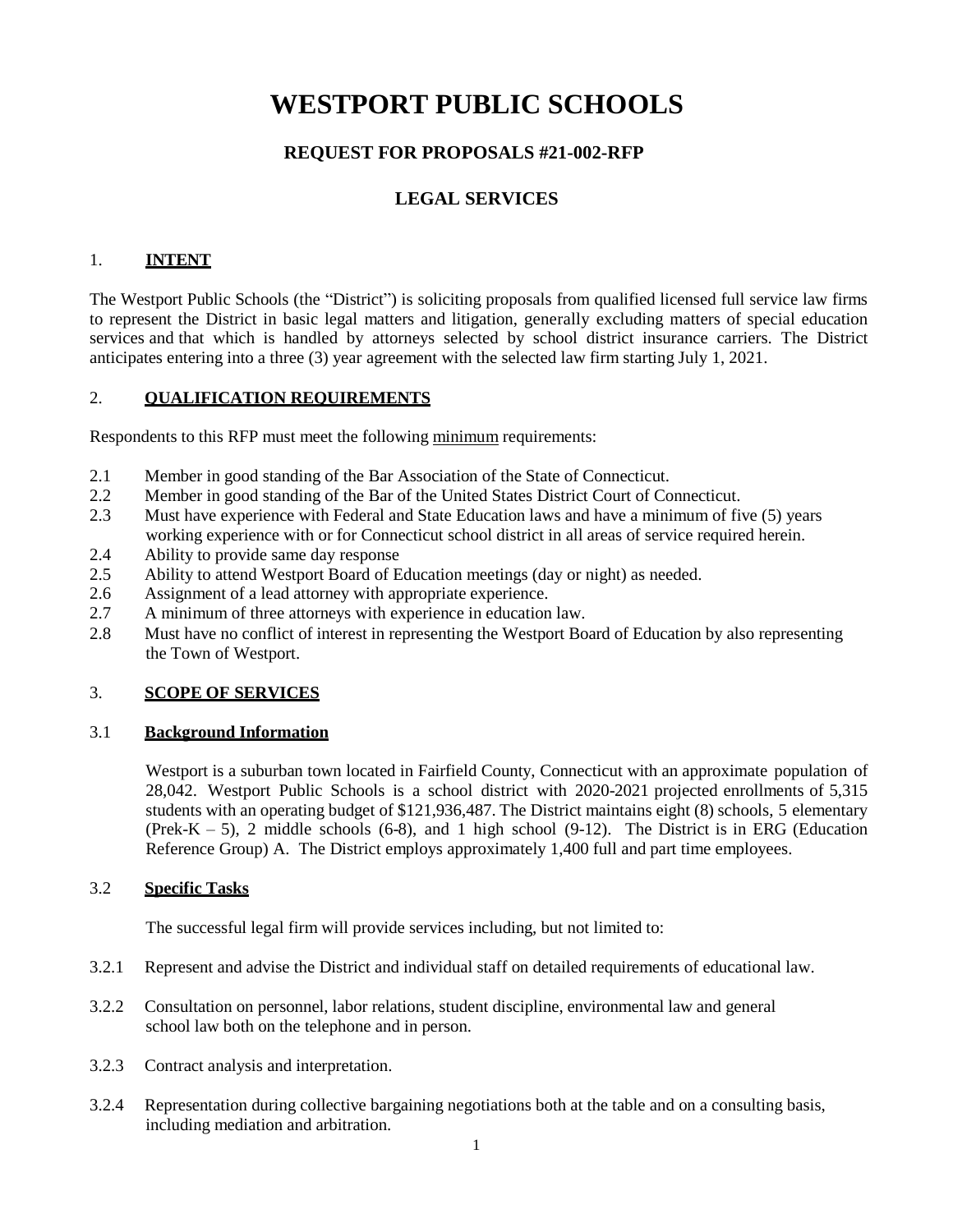- 3.2.5 Representation at meetings and before the Westport Board of Education on school law matters, including student discipline hearing, employee discipline, non-renewals, reductions-in-force, dismissal, and expulsion hearings.
- 3.2.6 When appropriate, review of student records.
- 3.2.7 In-service meetings with district's administrators and/or staff.
- 3.2.8 Periodic advisory communications on school law matters.
- 3.2.9 Review and drafting of correspondence and policies (with a shared substantive policy manual) on school matters.

### 4. **TIMEFRAME**

The successful legal firm will be expected to commence the provision of services commencing July 1, 2021 and the term of the resultant contract will be for three years.

#### 5. **PROJECT MANAGEMENT**

The contract shall be managed for the District by the Superintendent of Schools or his/her designee.

#### 6. **PROPOSALS**

Respondents to this RFP are hereby notified that all proposals submitted and information contained therein and attached thereto will not become public information until selection of the successful respondent.

#### 6.1 **Submission and Deadline**

All proposals must be received by 12:00 p.m. noon, October 26, 2020. One (1) original, five (5) copies and one (1) electronic copy (USB flash drive) shall be submitted to: **Westport Public Schools, Business Office, 110 Myrtle Avenue, Westport, CT 06880.** Questions regarding this RFP may be directed to Elio Longo, Chief Financial Officer, (203) 341-1001. Questions may be emailed to [elongo@westportps.org](mailto:elongo@westportps.org) but must be date stamped not later than October 16, 2020.

All firms who are furnished a copy of this RFP, but who decide not to offer a Proposal to the District, are asked to submit a negative reply. Specific comments and observations are encouraged.

### **Section 1: Submittal Letter**

Respondents shall submit a cover letter, addressed to the Chief Financial Officer, signed by an authorized principal or agent of the law firm, which provides an overview of the respondent's offer, as well as the name, title and phone number of the person to whom the District may direct questions concerning the proposal. The letter should also include a statement by the respondent accepting all terms and conditions contained in this RFP, signed by an officer or other individual with authority to bind the firm.

#### **Section 2: Experience**

law, and education law. This summary must include your firm's experience in the areas of services described in Respondents are to provide a summary of the firm's experience on similar types and sizes of engagements with emphasis on school districts in the State of Connecticut, and detail on experience with public sector employment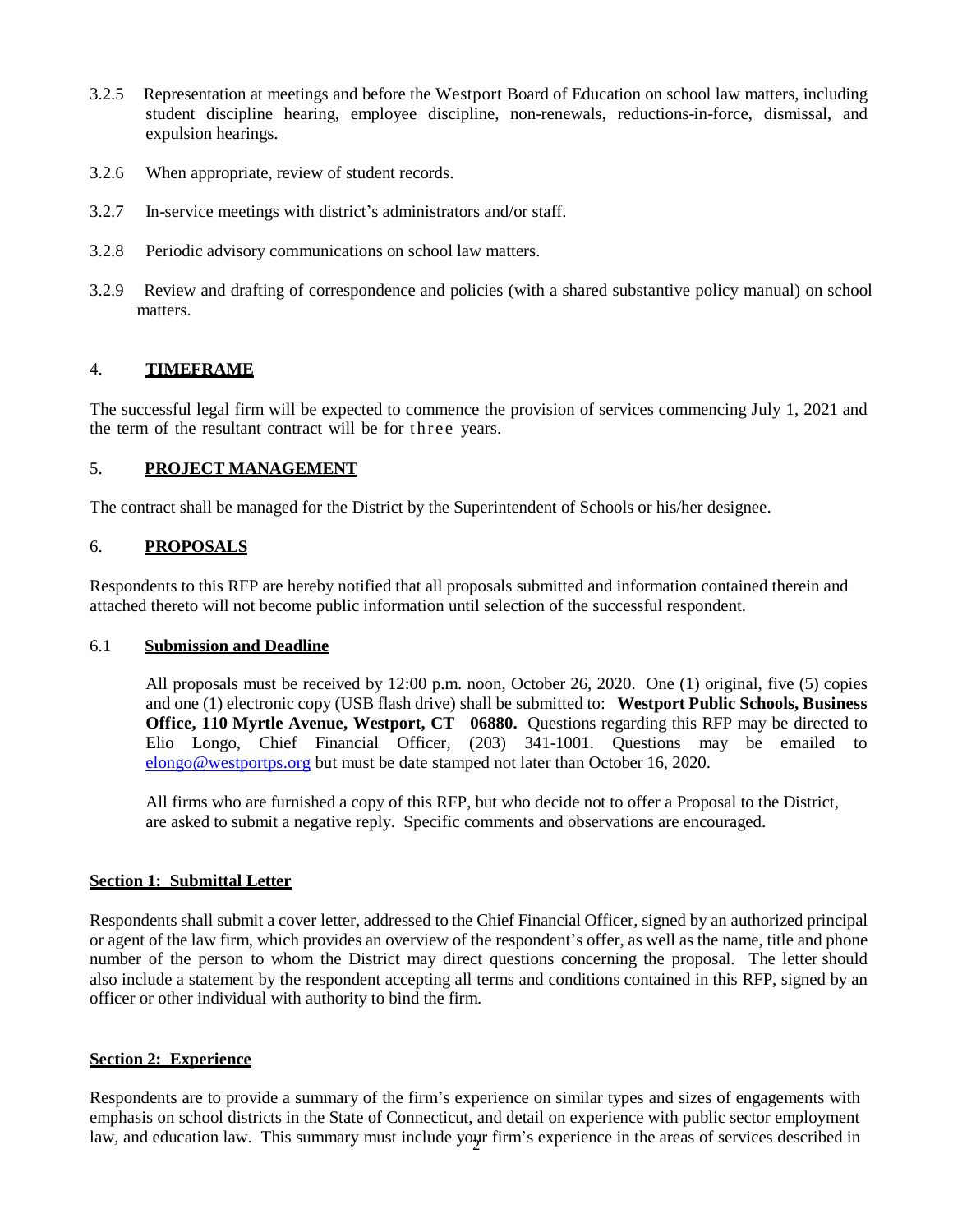Section 3, Scope of Services, provide detailed resumes of persons proposed to work directly with the District and indicate the level of responsibility of each person (professional staff only). Resumes are to include educational qualifications and previous work assignments that relate to this RFP.

## **Section 3: References**

Legal firms must have a minimum of five years' experience in all areas of law specified in the Scope of Services. A minimum of five (5) client references, which encompass the areas outlined in this RFP, especially other local school districts and governmental agencies, should be submitted. The client references must include the name of the organization, address, telephone number, individual contact person, the dates services were performed and a description of the services provided.

### **Section 4: Budget/Fee Proposal**

All respondents are required to complete and submit a detailed itemized fee schedule and expected schedule of payment to perform all services. Each response must provide the following for each year of the contract: (a) a single hourly rate for all partners and a separate single hourly rate for all associates; (b) an hourly rate for clerical, paralegal or other professional; and (c) a schedule of all out-of-pocket disbursements which you anticipate will result in a charge to the District, and the rate for each. Note that the District expects that these reimbursable charges will be charged at the firm's actual cost, without additional mark-up. The District is exempt from payment of excise taxes, transportation and sales taxes imposed by the Federal Government and/or State of Connecticut. Such taxes must not be included.

The District reserves the right to negotiate fees and payment schedules with the selected respondent. The District will not pay broker's fee or commission, nor will the District contract with an intermediary entity.

### **Section 5: Form of Contract**

The District intends to negotiate and enter into a contract with the most responsible respondent whose proposal is determined to be in the best interest of the District. The form of contract for any award made as a result of this proposal will be a District purchase order, referencing this RFP, which shall be considered as part of this contract. The amount will be based on the fees shown in this proposal, as modified if necessary during negotiations. If your firm will be requiring the District to sign an additional or separate contract, a copy of the proposed contract must be included with the proposal. In the event of a discrepancy between the firm's proposed contract and this RFP, the terms of this RFP shall govern.

### 7. **EVALUATION AND AWARD**

The following criteria will be used, without limitation, in evaluation proposals and determining the most responsive legal firm:

- 7.1a The legal firm's technical understanding of the scope of services and proposed professional services as evidenced by the proposal submitted
- 7.1b The background and experience of the legal firm in providing similar services as well as specific background, education, qualifications and relevant experience of key personnel to be assigned to this contract
- 7.1c Location of Firm's office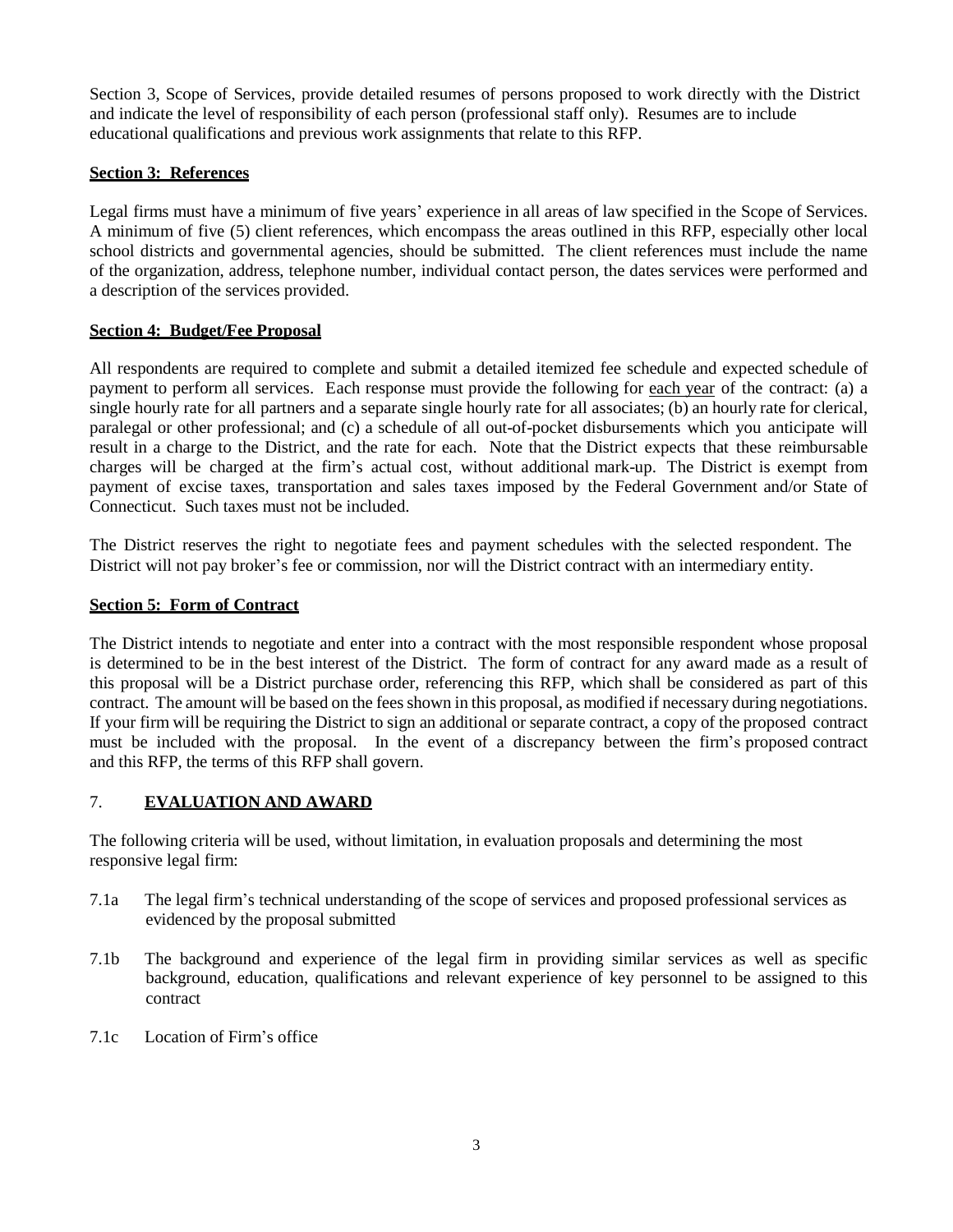- 7.1d Proposed fees and costs, although the District is not bound to select the legal firm who proposes the lowest fees. The District reserves the right to negotiate fees with the selected legal firm
- 7.1e Information obtained by the District from firm's references or other clients
- 7.1f Best interests of the District

Proposals in response to this RFP will be reviewed against the criteria listed above.

#### 7.2 Selection Procedures

The District intends to enter into a contract with the most responsible responsive legal firm whose proposal is determined to be in the best interest of the District.

- 7.2a The District reserves the right to reject any or all proposals or part thereof for any reason, to negotiate changes to proposal terms, to waive minor inconsistencies with the RFP, and to negotiate a contract with the successful legal firm.
- 7.2b The District will initially review all proposals to determine responsiveness. Any proposal that does not address all requested requirements or is incomplete will not be considered.
- 7.2c The District will evaluate all responsive and responsible proposals based on the criteria enumerated in Section 7 as referenced above. The District may afford firms the opportunity to clarify proposals for the purpose of assuring a full understanding of their responsiveness to the RFP.
- 7.2d The District may conduct an interview of the legal firms it judges to be the most qualified to perform the services required, based upon the criteria in this RFP. If so, legal firms will be notified in advance of the proposed interview date. If conducted, interviews will be conducted either in person or by video telephony. Respondents are advised that the District reserves the right to award this contract solely on the basis of the submitted proposals.

### 8. **GENERAL REQUIREMENTS AND CONDITIONS**

### 8.1.1 **Insurance**

The selected provider shall be required to furnish proof of the following insurance coverage within ten (10) days of receipt of Notice of Selection. Insurance shall be issued by an insurance company licensed to conduct business in the State of Connecticut with a Best's Key Rating of A-, VIII or better. Any and all exceptions must be approved by the Chief Financial Officer. Insurance coverage shall remain in full force for the duration of the Contract term including any and all extensions of renewal thereof. Each insurance certificate shall contain a thirty (30) day notice of cancellation. All renewal certificates shall be furnished at least thirty (30) days prior to policy expiration.

- 8.1.1 Commercial General Liability, including Contractual Liability Insurance, with limits not less than \$1,000,000 per occurrence, \$2,000,000 aggregate. All, if any, deductibles are the sole responsibility of the selected Provider to pay and/or indemnify.
- 8.1.2 Workers' Compensation in accordance with Connecticut General Statutes
- 8.1.3 Professional Liability Insurance including errors and omissions with a limit of not less than \$1,000,000 per occurrence and \$2,000,000 aggregate. Any changes to the legal firm's policy or carrier from year to year will include "Full Prior Acts" coverage.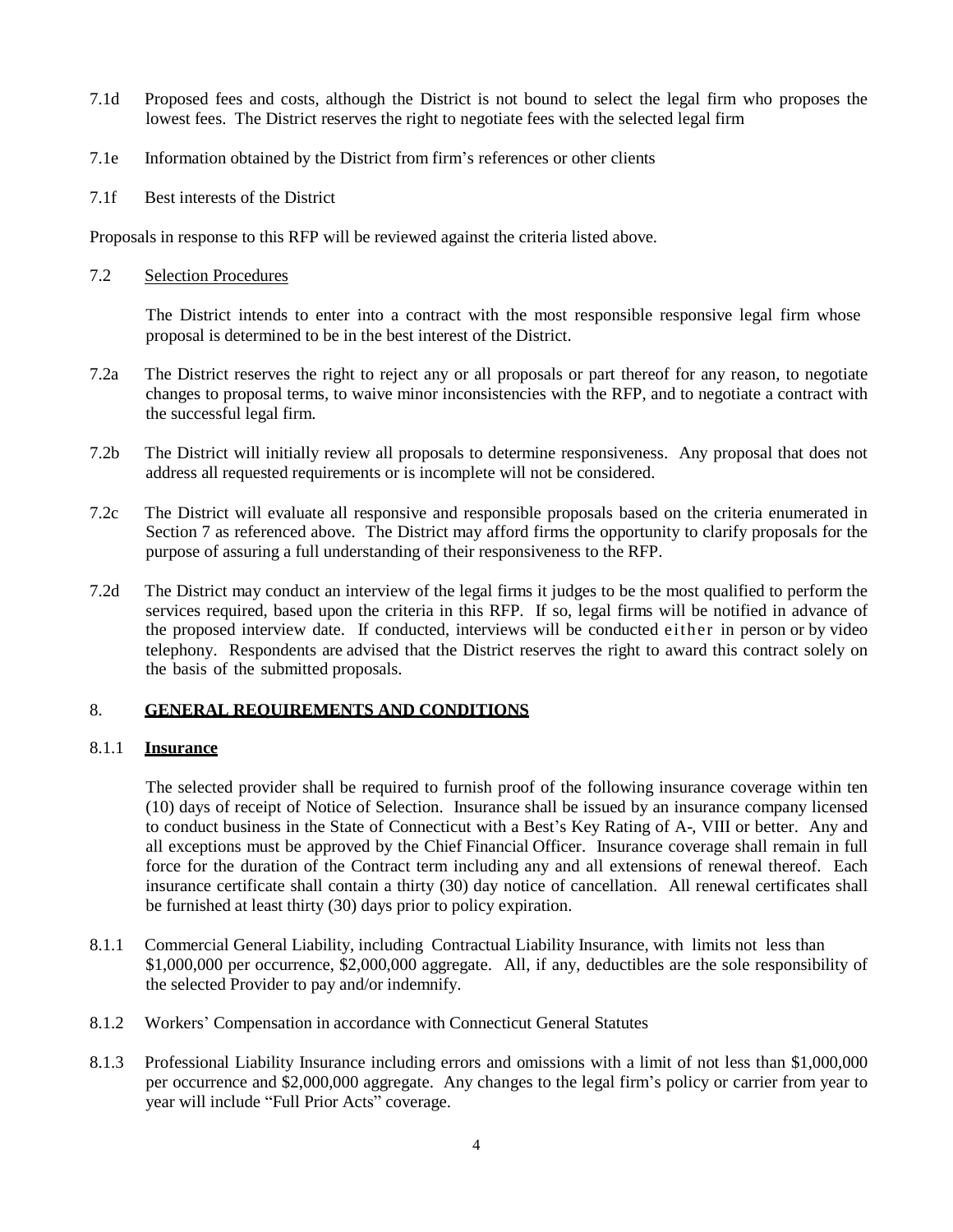- 8.1.4 The Westport Board of Education is included as an Additional Insured, ATIMA under the Commercial General Liability and Employer's Liability Insurance Policies. THE UNDERLINED WORDING MUST BE SHOWN IN THE SPACE PROVIDED FOR "COMMENTS" ON THE ACORD INSURANCE CERTIFICATE. (Additional Insured requirement is expressly waived for Workers' Compensation and Professional Liability coverage.)
- 8.1.5 Each insurance coverage named above shall provide not less than a 30-day notice of cancellation to the District. All policies shall be on the occurrence form. Any and all exceptions shall be reviewed by the Chief Financial Officer.
- 8.1.6 It is further agreed that the amount of insurance required herein does not, in any way, limit the liability of the legal\ firm by virtue of its promise to hold the District harmless so that in the event that any claims result in a settlement or judgment in any amount above the limits set in Paragraph 8.1 herein, the legal firm shall be liable to, or for the benefit of, the District for the excess.
- 8.1.7 Insurance requirements and coverage may be reviewed from time to time during the term of this Contract and all extensions and renewals hereof. The legal firm agrees to comply with any and all reasonable insurance requirements or modifications made by the District's Chief Financial Officer.
- 8.1.8 Cancellation or other termination of insurance policies required by this Agreement without immediate replacement thereof may be considered a default in the terms and conditions of this Agreement. The legal firm agrees that such default may be cured by procurement of insurance on behalf of legal firm, at the legal firm's expense, at District's option.

#### 8.2 **Hold Harmless Agreement**

In addition to its obligation to provide insurance as specified above, the legal firm, their consultants, agents and assigns shall indemnify and hold harmless the Westport Board of Education, including but not limited to, its elected officials, its officers, and agents from any and all claims made against the District, including but not limited to, damages, awards, costs and reasonable attorney fees, to the extent any such claim directly and approximately results from the wrongful, willful or negligent performance of services by the legal firm during the firm's performance of its Agreement. The District agrees to give the legal firm prompt notice of any such claim and absent a conflict of interest, an opportunity to control the defense thereof.

#### 8.3 **Conditions**

Respondents to this RFP will be expected to adhere to the following conditions and must make a positive statement to that effect in its proposal submitted:

- 8.3.1 The selected legal firm must have an office or facility in Connecticut. The specific location of the facility must be identified in the proposal submitted.
- 8.3.2 Have personnel/resources reserve sufficient to assure service continuity, and agree to maintain an adequate level of qualified personnel for the term of the Agreement.
- 8.3.3 Agree to not counsel and/or represent any new client on matters adverse to the Town of Westport while serving as counsel to the Westport Board of Education. If the Respondent currently represents any client on a matter(s) adverse to the Town of Westport, the Respondent must provide a statement explaining each matter involving the Town of Westport, and for each matter a proposal on how the conflict will be resolved.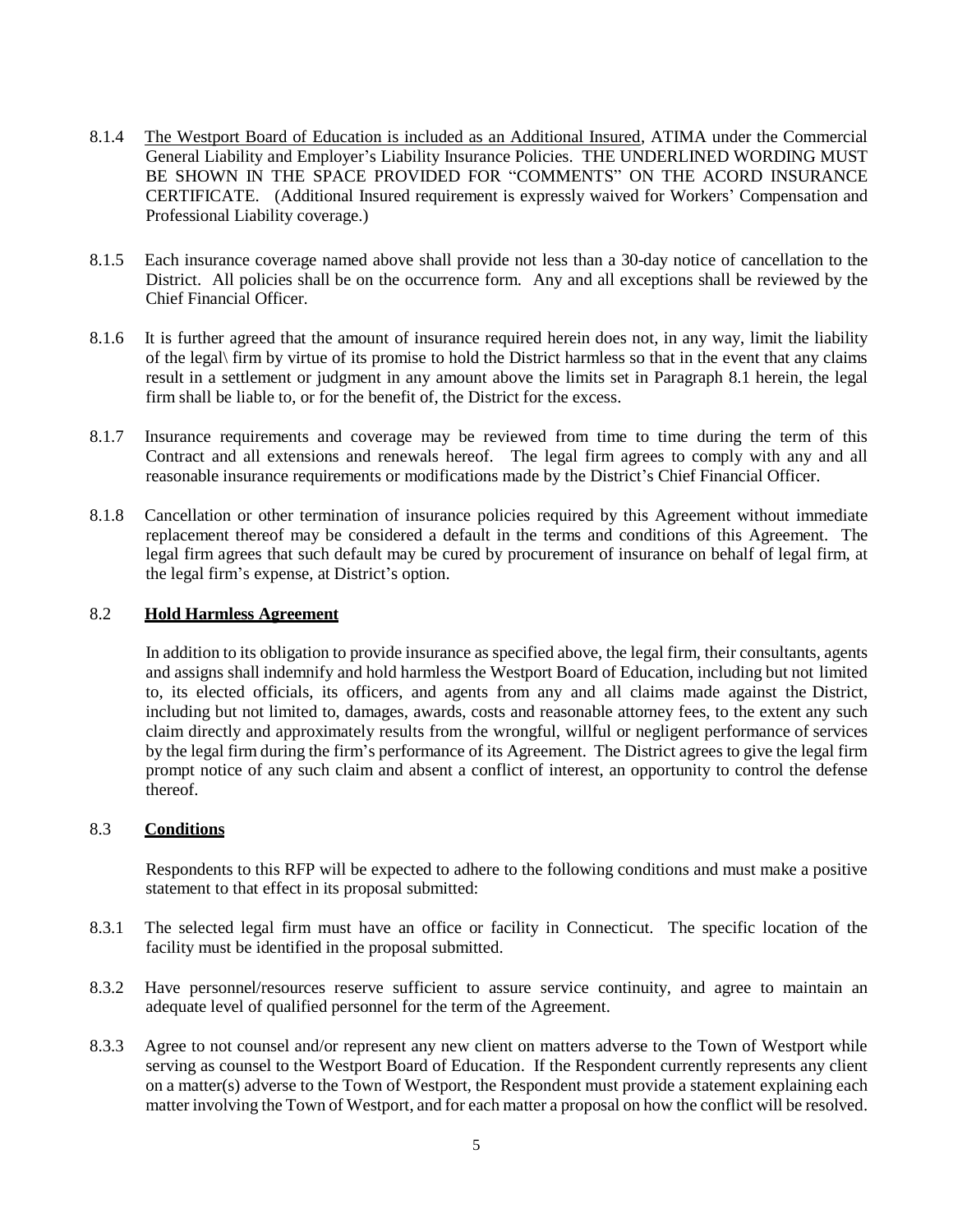- 8.3.4 Agree to maintain and preserve confidentiality in all matters relating to the resultant contract and services provided under it.
- 8.3.5 Agree that the District and the legal firm may terminate the contract at any time with ninety (90) days written notice. In the event of termination, the District shall pay the legal firm for any services rendered prior to termination. However, if the selected legal firm has damaged the District in any way, such payment may be withheld until the District determines whether or by how much such payment should be reduced.
- 8.3.6 Agree to accept and follow management direction from the District and specifically, the District's designated personnel.
- 8.3.7 Agree to conform to all applicable laws and ordinances and statutes of the Federal Government, State of Connecticut and the policies of the Westport Board of Education.
- 8.3.8 Agree that if the District cannot in good faith negotiate a written contract within a reasonable time with the selected legal firm, the District may unilaterally cancel its selection of that legal firm.
- 8.3.9 Agree that periodic payments to the legal firm will be made as agreed upon in the contract with the District.
- 8.3.10 Agree that the contract between the District and the legal firm shall be governed by and construed in accordance with the laws of the State of Connecticut and the policies of the Westport Board of Education.

### 9. **PRINCIPALS/COLLUSION**

By Submission of a proposal, the legal firm does declare that the only person or persons interested in this proposal as principal or principals is/are named therein and that no other person other than therein mentioned has any interest in this proposal or contract to be entered into; that this proposal is made without connection with any person, company or parties making a proposal, and that it is in all respects fair and in good faith without collusion or fraud.

### 10. **CONFLICT OF INTEREST**

Respondents shall provide a statement that no conflict of interest exists in rendering service to and in representing the Westport Board of Education.

### 11. **DISCIPLINARY ACTION**

Respondents shall provide a statement that no attorney affiliated with respondent has, within five years from the date of submission, been disciplined by the Grievance Committees of the State or Federal Bar.

### 12. **TAXPAYER'S IDENTIFICATION NUMBER**

The selected respondent whether as individual, proprietor, partnership or a non-profit corporation or organization must fill out and submit the *Internal Revenue Service Form W-9, Payers Request for Taxpayer Identification Number*.

# 13. **ALTERNATIVES AND EXCEPTIONS**

Only slight additions or changes would be expected to be negotiated with the successful legal firm in order to resolve any variances between the proposal and the final contract. Legal firm may submit alternate proposals or take exceptions to this RFP which deviate from the RFP; however, alternates and exceptions shall be clearly